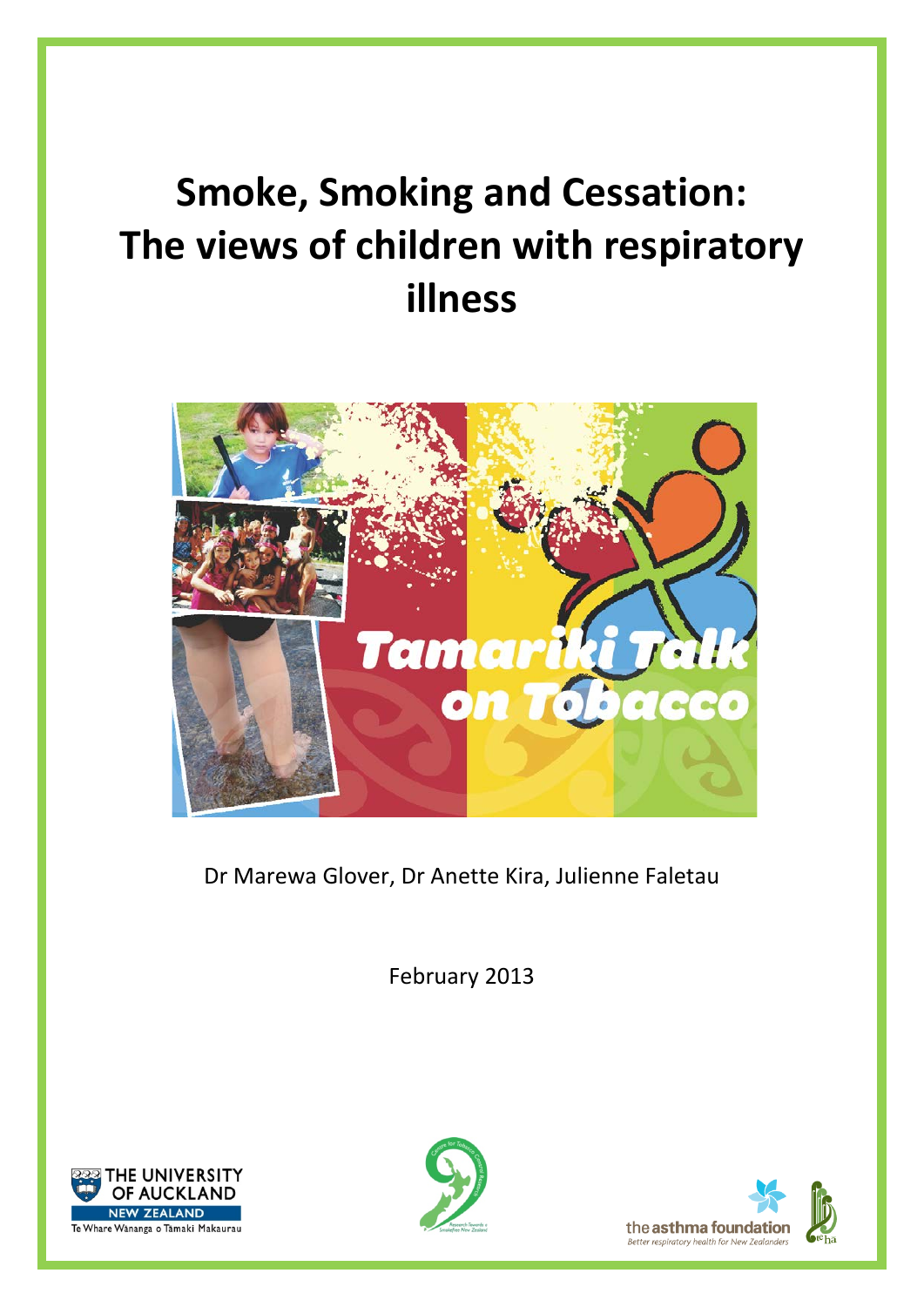## **Smoke, Smoking and Cessation: The views of children with respiratory illness**

Dr Marewa Glover, Dr Anette Kira, Julienne Faletau

February 2013

Centre for Tobacco Control Research School of Population Health Tamaki Campus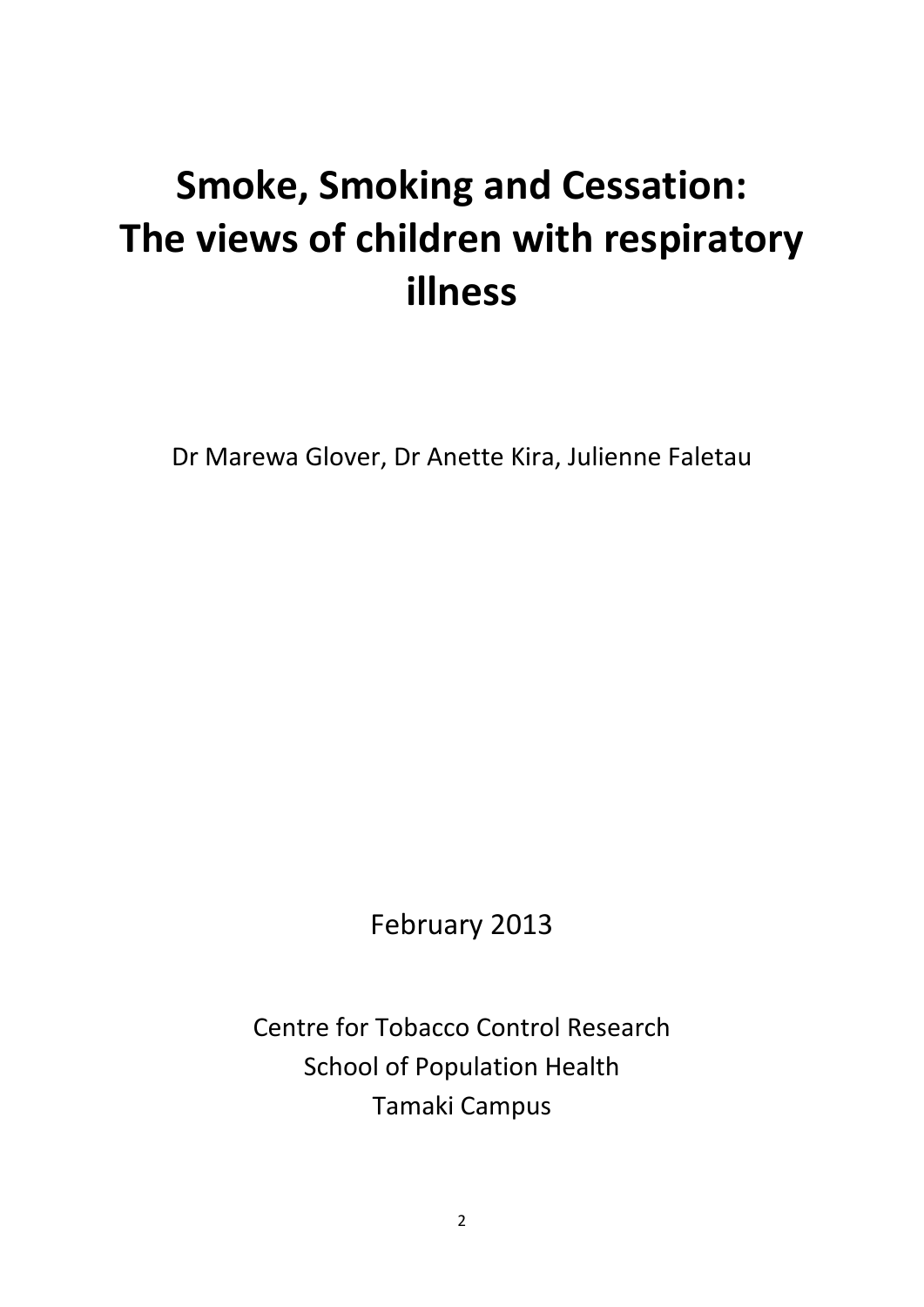Prepared by: Centre for Tobacco Control Research School of Population Health – Tamaki Campus Private Bag 92019 Auckland 1142 New Zealand

#### Funded by:

The Asthma and Respiratory Foundaton (Inc). Te Taumatua Huangō, Mate Hā o Aotearoa PO Box 1459 Wellington

#### CITATION:

Glover, M., Kira, A., and Faletau, J. (2013) Smoke, smoking and cessation: The views of children with respiratory illness. Auckland: University of Auckland, School of Population Health, Centre for Tobacco Control Research.

Correspondence to: Dr Marewa Glover Centre for Tobacco Control Research School of Population Health University of Auckland Private Bag 92019 Auckland New Zealand Fax: 64 9 303 5932 Email: m.glover@auckland.ac.nz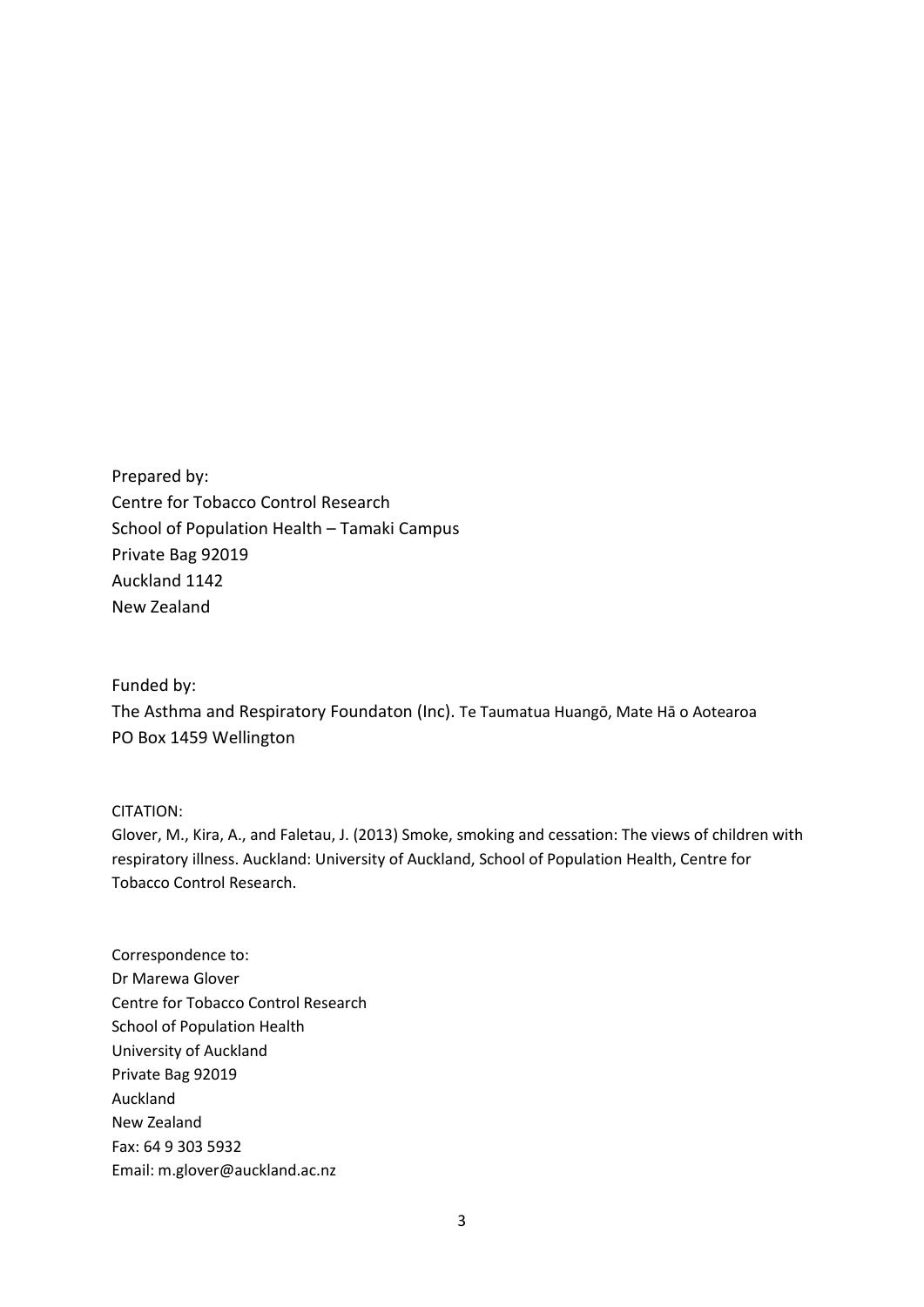## **Smoke, smoking and cessation: The views of children with respiratory illness**

Dr Marewa Glover, Dr Anette Kira, Julienne Faletau

*Centre for Tobacco Control Research, Social and Community Health, University of Auckland*

## **ABSTRACT**

**Aim:** to explore the attitudes of Māori and Pacific children with respiratory illness towards second hand smoke (SHS), smoking and parental smoking cessation.

**Method:** forty-one children (27 Māori and 13 Pacific) (aged 6-11) in New Zealand were interviewed (7 individually, 34 in focus groups). They were asked about: their attitudes towards smoking; how SHS affects them; their fears and concerns about smoking for themselves and their parents; how to reduce their exposure to smoking; and their experiences asking parents to quit smoking. The interviews were transcribed, entered into NVivo and analysed using a deductive approach following the interview schedule.

**Results:** The children said SHS made them feel "bad", "unhappy", "angry", "uncomfortable", "annoyed" and "really sick", making them want to get away from the smoke. They were aware of the negative consequences for themselves and others: "I think that it's bad to smoke", "it is not right to smoke and I don't like it", "no one should smoke!", "it [smoking] is dangerous" and that **"**you could die from it**"**. They knew about the harmful effects of smoking: "you can get cancer like my nanna and then you'll die". Many children had fears for people around them who smoked.

The children reported on rules restricting smoking around children: "You're not allowed smoke in the car where babies are". Most children reported that adults complied with those rules: "they just go to the back and don't smoke around us", and "they never smoke around me". However, a number of children reported that people still smoked around them.

The children had experienced people around them quitting. The most common reason perceived for people quitting was concern for children. Other reasons included money, TV ads and workplace policies. There was an awareness of how difficult it is to quit smoking.

Whilst some children thought family members supported others to quit, others said there was no one to help. A lot of the children thought they could ask parents to quit with a few suggesting they could "act like I'm sick" thus playing on the concern of parents. Other suggestions to help included: hiding people's tobacco, use of smokefree pamphlets, signs or stickers, and searching for a cessation plan on the internet.

**Implications:** Even young children from low socioeconomic minority groups are aware of the dangers of smoking and SHS and hold negative views about smoking. Health promotion messages for parents could have more weight if they convey the concerns voiced by children.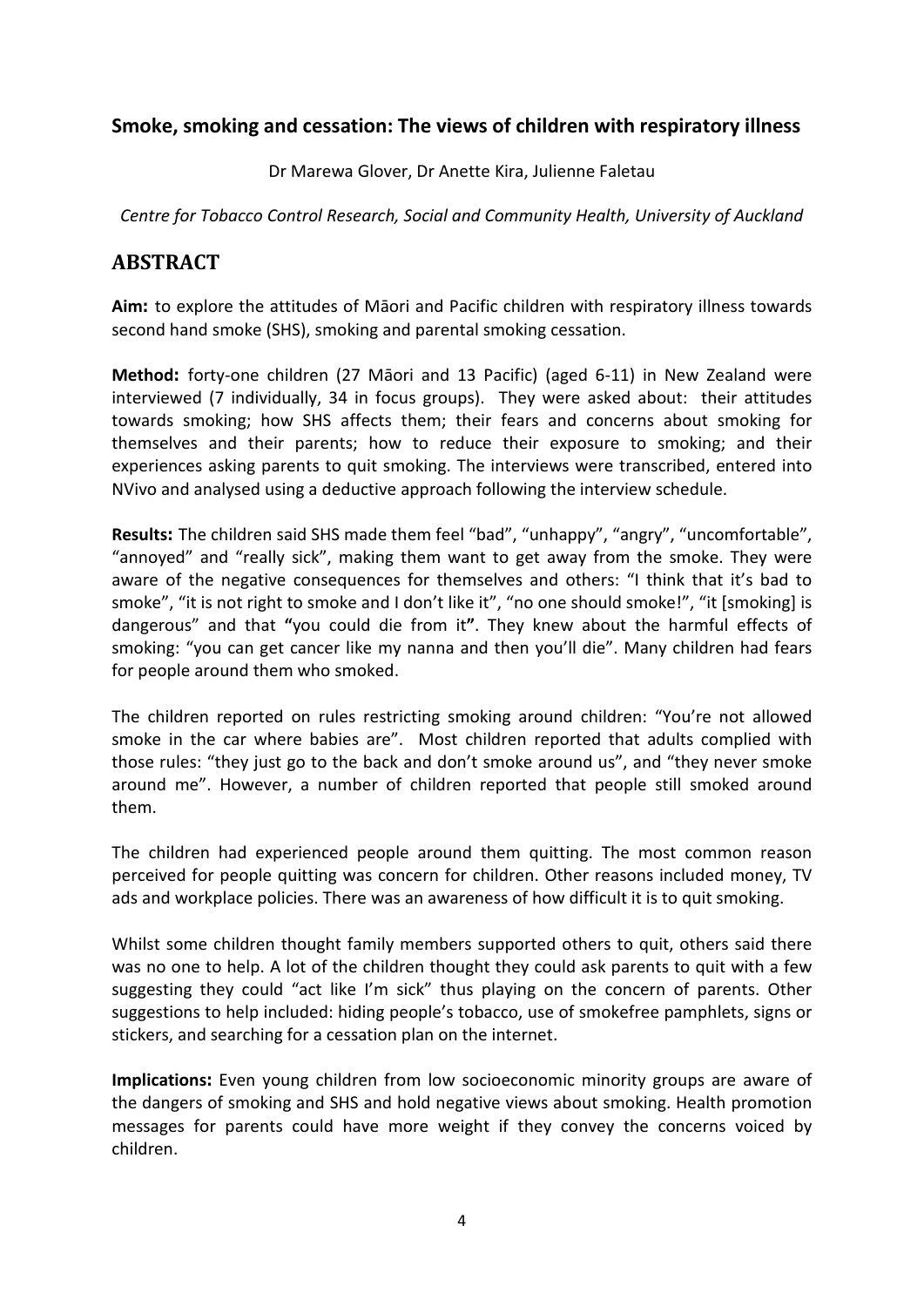## **TABLE OF CONTENTS**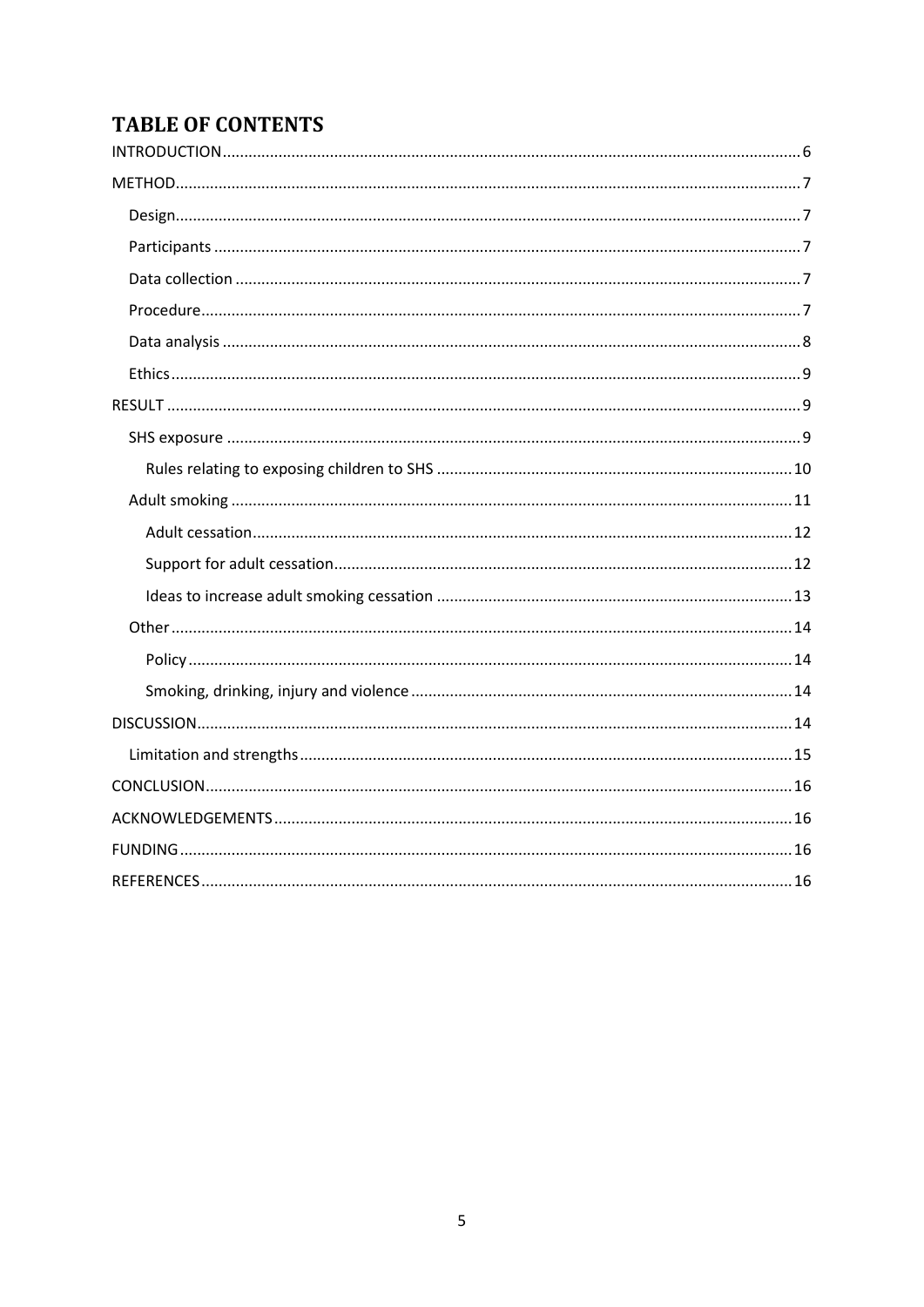## <span id="page-5-0"></span>**INTRODUCTION**

There is strong and consistent evidence that exposure to second-hand smoke (SHS) causes chronic respiratory symptoms and induces asthma in children [\(Gergen, 1998;](#page-15-4) [Jaakkola &](#page-16-0)  [Jaakola, 2002\)](#page-16-0). There is a link between household smoking and childhood asthma [\(Goodwin](#page-16-1)  [& Cowles, 2008\)](#page-16-1). Further, exposure to SHS has also been associated with increased severity of asthma in children [\(Mannino, Homa, & Redd, 2002\)](#page-16-2). The prevalence of asthma is higher for Māori children than Pacific Island or European children (20%, 15% and 15% respectively) [\(Ministry of Health, 2008\)](#page-16-3). A larger proportion of Māori and Pacific Island, compared to European, children have symptoms of severe chronic asthma [\(Pattemore, Ellison-](#page-16-4)[Loschmann, Asher, Barry, et al., 2004\)](#page-16-4). Between 2003 and 2005 the leading cause of admission to a public hospital among 1-4 years old was respiratory disease [\(Robson &](#page-16-5)  [Harris, 2007\)](#page-16-5). In children aged 0-14 years hospitalisation rates for brochiectasis were twice as high in Māori children than non-Māori children (29.1 per 100,000 in Māori compared to 14.2 per 100,000 in non-Māori) [\(Robson & Harris, 2007\)](#page-16-5). While there are multiple determinants of acute respiratory illness amongst children (such as low social class, poor housing, and poor nutrition), SHS exposure is arguably the most readily amenable risk factor to modification. It is likely that exposure to SHS contributes to ethnic health disparities for children [\(Craig, Jackson, & Han, 2007\)](#page-15-5). Unfortunately the inequality between European and Māori or Pacific Island children is increasing: between 1993 and 2003, the prevalence of current wheezing increased for Māori and Pacific Island (0.12% and 0.49% respectively) and decreased for European children (-0.25%) [\(Ellison-Loschmann, Pattemore, Asher, Clayton, et](#page-15-6)  [al., 2009\)](#page-15-6).

Eighteen per cent of New Zealand (NZ) adults smoke cigarettes regularly. However, the prevalence is substantially higher among Māori and Pacific Island people (41% and 26% respectively) [\(Ministry of Health, 2012\)](#page-16-6), and has shown few signs of reducing between 2006 and 2012 [\(Ministry of Health, 2012\)](#page-16-6). Further, 62% of Māori and 45% of Pacific Island 14-15 year olds report that one or both of their parents smoke, which is substantially higher than for NZ European 14-15 year olds (31%) [\(Paynter, 2010\)](#page-16-7).

Although it has been found that children's asthma negatively impacts on parents' quality of life [\(Halterman, Yoos, Conn, Callahan, et al., 2004\)](#page-16-8), few studies have investigated how parental smoking impacts on children's quality of life or children's attitudes to smoke, smoking and quitting. One study of children with pulmonary disorders found that children thought smokers should try to quit and were in favour of smoking bans [\(Feinson, Glutting,](#page-15-7)  [Chang, & Chidekel, 2004\)](#page-15-7). Another study, conducting focus groups with asthmatic Puerto Rican children, found that children identified a need for reduction in SHS exposure [\(Martin,](#page-16-9)  [Beebe, Lopez, & Faux, 2010\)](#page-16-9). Parents influence the development of their children's attitudes and values towards health behaviours, such as smoking [\(Tilson, McBride, & Brouwer, 2005\)](#page-17-0). However, the influence is bi-directional: children and adolescents also influence parents' health behaviours [\(Mosavel, 2009;](#page-16-10) [Mosavel & Thomas, 2009;](#page-16-11) [Rimal & Flora, 1998;](#page-16-12) [Tilson,](#page-17-0)  [McBride, & Brouwer, 2005\)](#page-17-0). For example, daughters give their mothers health advice [\(Mosavel, 2009;](#page-16-10) [Mosavel & Thomas, 2009\)](#page-16-11), parents 'give in' to children and buy unhealthy food [\(Turner, Kelly, & McKenna, 2006\)](#page-17-1), and children have been shown to influence parents in a cessation intervention [\(Tilson, McBride, & Brouwer, 2005\)](#page-17-0). Thus to increase efficacy health promotion campaigns should consider both parents and children as a source of influence on changing the health behaviour [\(Rimal & Flora, 1998\)](#page-16-12).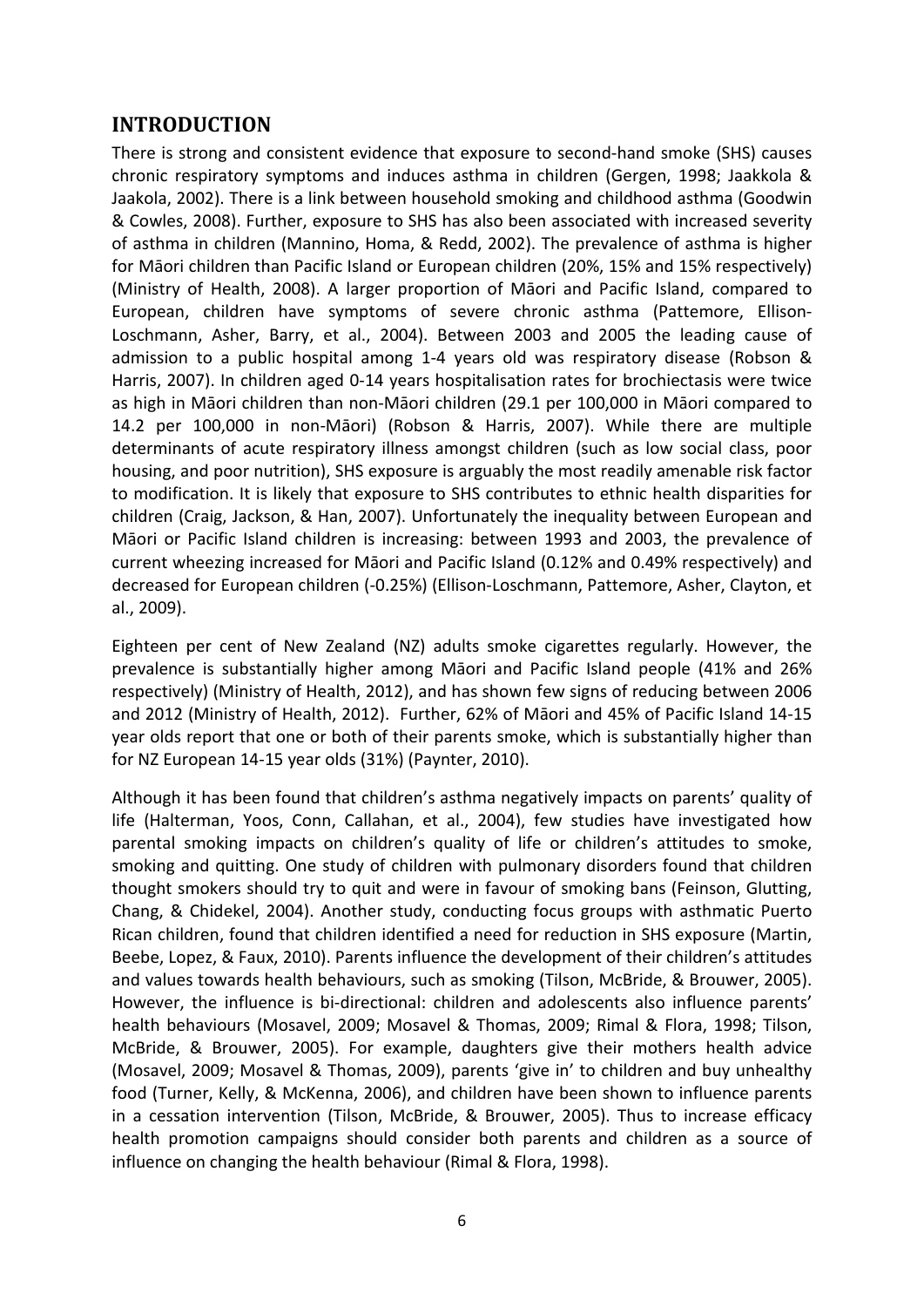In New Zealand, it has been found that the most important reason for quitting for Māori and Pacific Island smokers is: for their children, in order to be a positive, smokefree, role-model and for children's health [\(Glover, Nosa, Watson, Paynter, et al., 2010\)](#page-16-13). Further, it has been found that NZ parents want to quit smoking to reduce the risk of their children becoming smokers [\(Glover, Paynter, Wong, Scragg, et al., 2006\)](#page-16-14). The Government recognises that children are particularly vulnerable to SHS exposure, and that children are often not able to avoid the exposure [\(New Zealand Government, 2011\)](#page-16-15).

Given the devastating effects of smoking on respiratory health, and the high smoking prevalence among Māori and Pacific Island people, reducing smoking among Māori and Pacific Island people, in particular parents of asthmatic children, is urgently needed. The need to understand more about children's exposure to SHS was identified as a research need in the Governments response to the Māori Affairs Select Committee's Report on tobacco ([Māori Affairs Select Committee, 2010](#page-16-16)). However, although there has been some previous research into children's perceptions relating to parents' health behaviour, there has been no research in NZ investigating children's perceptions of parents' smoking. The aim of this study was to explore the attitudes of Māori and Pacific children with experience of respiratory illness towards smoke, smoking and smoking cessation.

## <span id="page-6-0"></span>**METHOD**

## <span id="page-6-1"></span>**Design**

Given the dearth of literature on children's attitude to smoking, especially in NZ and among Māori and Pacific children, a qualitative exploratory approach using focus group (12) and individual interviews (7) was used.

## <span id="page-6-2"></span>**Participants**

Participants were 41 children recruited from the North Island of New Zealand. Inclusion criteria were a respiratory condition such as asthma, Māori or Pacific Island, and aged 6-10 years. Participants were recruited in May and September 2012 from two low socioeconomic primary schools in South Auckland, August 2012 from Hapai Te Hauora Tapui Ltd Auckland, September 2012 from West Fono Health Trust in West Auckland, September 2012 from Kokiri Marae Tukotahi Māori Asthma in Wellington, October 2012 from The Asthma Society Whangarei and November 2012 via researchers' networks. Contacts from these organisations helped identify and select children.

## <span id="page-6-3"></span>**Data collection**

The interview schedule contained questions and prompts on: 1) Children's attitudes towards smoking; 2) How second hand smoking affects them and their asthma or respiratory disease; 3) Their fears and concerns about smoking for themselves and their parents; 4) Ideas they have about how to reduce their exposure to smoking; and 5) Experience asking parents to quit smoking.

## <span id="page-6-4"></span>**Procedure**

Focus groups and interviews were conducted at schools, health care provider sites or at marae (Māori meeting place). The interviewer then told the children they will be watching four short video clips. Videos of actors smoking cigarette at a park, a bus stop, a family BBQ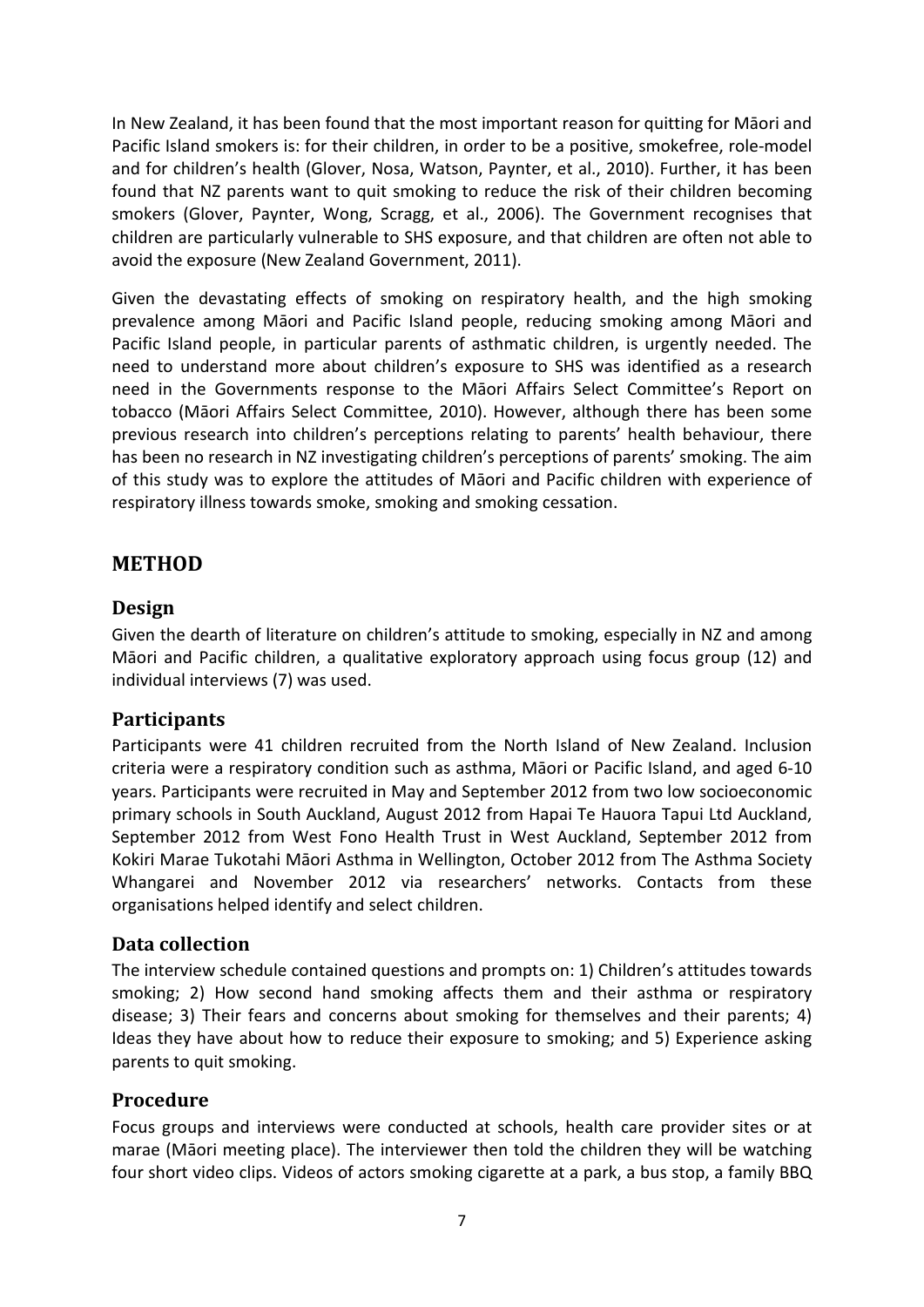and in a vehicle had been produced and were shown to the children [\(Table 1\)](#page-7-1). The video clips aimed to portray a non-Māori and non-Pacific person smoking amongst Pacific and Māori people in areas readily recognised by children. Some focus groups were shown all four video clips at once and some one by one interspersed with discussion. The videos were shown on an iPad. An iPad was used because of its high attractiveness to children. It is a form of koha (gift) to give them some experience with new technology in return for their participation. Use of computer, in this case iPad, also buffers potential discomfort and power imbalance between participants and researchers [\(Punch, 2002\)](#page-16-17). Participants were given an opportunity to play a game on the iPad, after which the researcher started the focus group or interview. The facilitator used reflective listening and prompts to encourage discussion. At the end of the interview, participants received a \$10 PaperPlus voucher for taking part in the study.

#### <span id="page-7-1"></span>**Table 1: Video vignette context**

|                 | <b>Video</b>                                                                                                                                                                                                                                                                                                     |
|-----------------|------------------------------------------------------------------------------------------------------------------------------------------------------------------------------------------------------------------------------------------------------------------------------------------------------------------|
| <b>Park</b>     | Asian adult female sitting on a park bench smoking a cigarette whilst<br>children are playing with a ball in front of her. The ball rolls towards her,<br>she puts the cigarette behind her back, picks the ball up returning it to the<br>child. She then resumes smoking.                                      |
| <b>BBQ</b>      | European adult female, standing with three Pacific women talking. She<br>starts to light up her cigarette near the children playing close by. There are<br>also four male youths (17-19yr) standing around the BBQ drinking coke<br>and PowerAde whilst looking at the food on the BBQ.                          |
| <b>Vehicle</b>  | Pacific adult male waiting in the car with his Indian friend (adult male).<br>Pacific adult male calls out to his younger brother (Pacific boy 11yr) to<br>come so they can take him to school. Indian adult male starts lighting up<br>his cigarette just before the young boy gets in and then they drive off. |
| <b>Bus Stop</b> | Asian adult male waiting at the bus stop with a young Pacific boy (11yr)<br>and his older brother (19yr). Whilst waiting, the Asian adult male starts<br>smoking, blowing smoke both directions (left and right) whilst looking for<br>the right bus.                                                            |

## <span id="page-7-0"></span>**Data analysis**

Interviews were recorded using a digital recorder then transcribed and entered into NVivo. Data was predominantly analysed using an deductive approach [\(Thomas, 2006\)](#page-17-2), however, where unexpected and relevant themes occurred those were analysed inductively. Two of the researchers (MG, AK) independently coded the data. For all discrepancies, the statements by participants did not add any new theme or additional information to the theme, and therefore were excluded from analysis.

When quotes from specific participants were used, demographics, age, ethnicity and gender, for example 8yr, Māori, F (8 year old, Māori female), was stated, but no identifying information was included.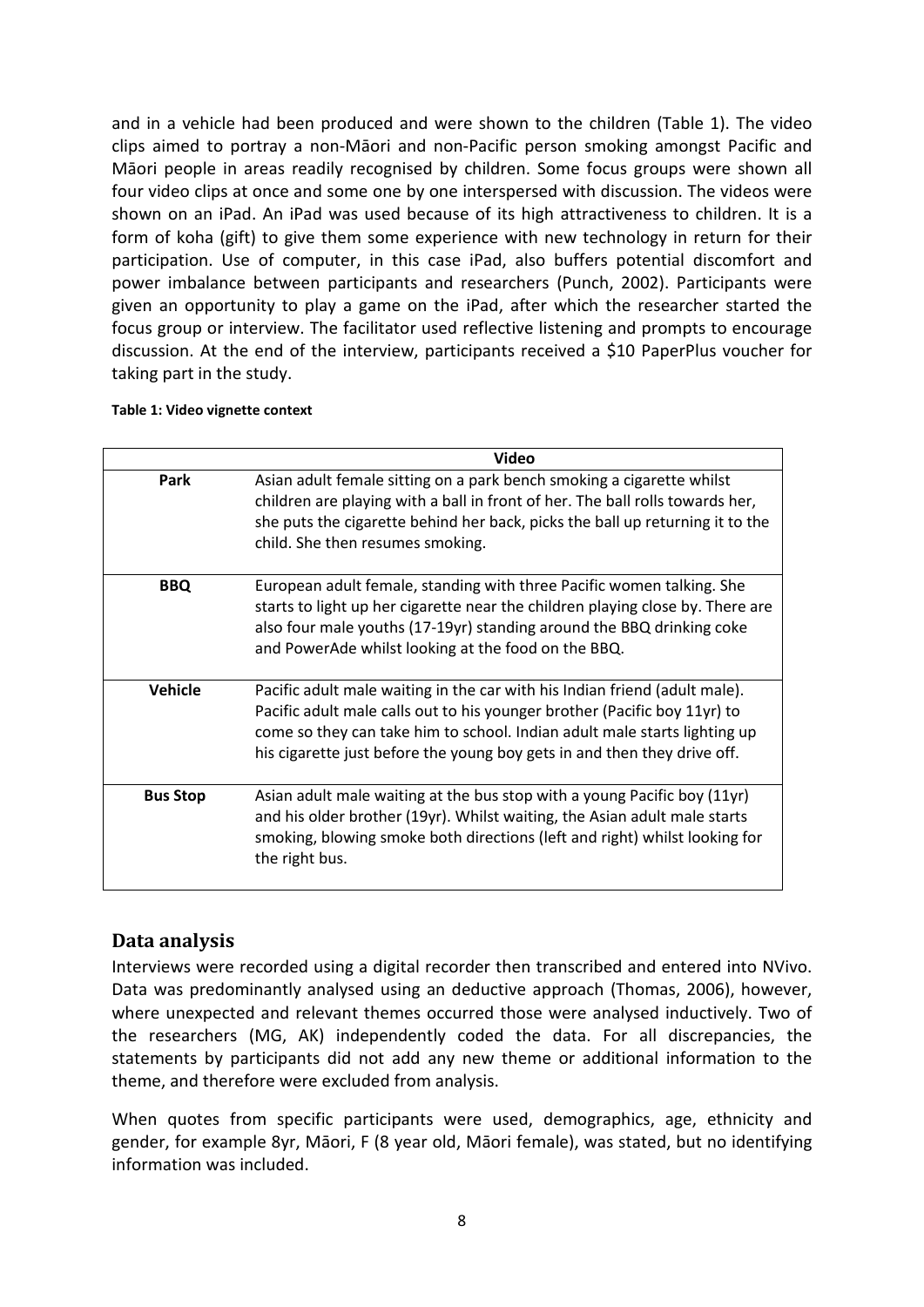## <span id="page-8-0"></span>**Ethics**

Ethics approval was obtained from the University of Auckland Human Participant Ethics Committee in March 2012. A participant information sheet and consent form was sent to parents either directly or via these providers. Parental consent was obtained for all participating children. Verbal informed consent was given by each child.

## <span id="page-8-1"></span>**RESULT**

Seven were interviewed individually and 34 in focus groups. There were 20 girls and 21 boys ranging in age from 6-11 years (Table 2).

|                          | N  | %   |
|--------------------------|----|-----|
| Ethnicity                |    |     |
| Māori                    | 27 | 66% |
| Pacific Island           | 13 | 32% |
| European                 | 1  | 2%  |
|                          |    |     |
| M                        | 20 | 49% |
| F                        | 21 | 51% |
|                          |    |     |
| Age                      |    |     |
| 6                        | 5  | 12% |
| 7                        | 6  | 15% |
| 8                        | 12 | 29% |
| 9                        | 8  | 20% |
| 10                       | 9  | 22% |
| 11                       | 1  | 2%  |
| Respiratory illness      |    |     |
| Asthmatic                | 32 | 78% |
| Other Respiratory*       | 8  | 20% |
| No Respiratory condition | 1  | 2%  |

#### **Table 2: demographics of participants**

\*including frequent coughs/cold

The children made many and very negative comments about smoking and SHS exposure. There were only two comments that could possibly be construed as favourable towards smoking, "I just like the smell [of smoking]" (8yr Samoan M) and "it [SHS exposure] makes you wanna smoke" (7yr Tongan F). However, both of those children also made many negative comments towards smoking and SHS exposure.

## <span id="page-8-2"></span>**SHS exposure**

Many participants experienced negative feelings associated with SHS exposure, such as feeling "bad" (7yr Tongan F, 7yr Tongan F, 7yr Māori F, 8yr Māori F, 9yr Tongan F, 10yr Māori M, 11yr Tongan M,), "unhappy" (9yr Tongan M), "angry" (6yr Samoan/ Tongan F, 11yr Tongan M), "uncomfortable" (8yr Samoan M), "annoyed" (9yr European M) and "really sick" (6yr Māori F). The children felt like "…I want to get away from them [smokers]" (8yr Māori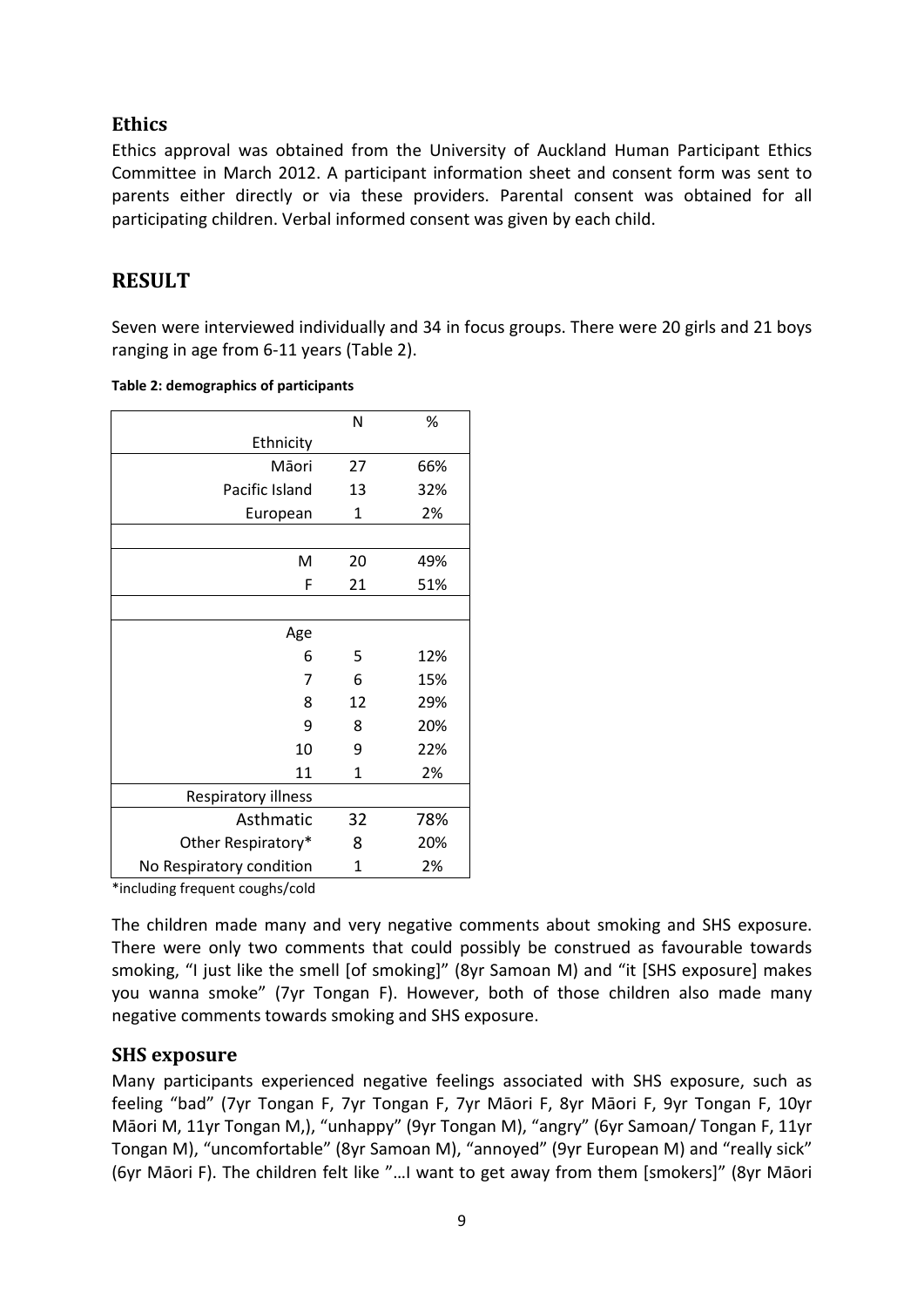F), "I usually just go away" (8yr Māori F). One participant said that "it's not fun to smoke around" (8yr Māori/Cook Island M: 8yr Māori/Cook Island male). The children were well aware of the negative consequences of smoking and many comments referred to very serious consequences:

*"The lady who was smoking was over here and the other girl was over there the wind was blowing that way and it could've got in her… her face and then she could've got sick… and could've died"(*8yr Māori male).

*"The boy might not breathe… like stop breathing… cause the smokes are coming into his nose?" (*8yr Tongan M).

*"cause it's bad for kids… It can give them like, have a heart attack and die"* (8yr Māori F).

*"Their lungs start to go all red and black"* (8yr Tongan F).

*"It gets clogged up in your lungs and even if you don't smoke you can still get, you can get cancer if you go near the person smoking, because you breathe it in" (*9 yr European M).

*"You can get cancer"* (8yr Tongan F).

There were many comments illustrating the negative impact SHS exposure has on the participants' respiratory conditions. In particular, many children mentioned that being around smoking made them cough and made it difficult for them to breathe:

*"It [SHS] made my asthma, cough more, it made my asthma bad and then I coughed hard and there was nearly blood coming out of my mouth" (*7yr Māori F).

*"If I am near them I start coughing when they start smoking"* (10yr Māori M).

*"...cause the smell goes into your nose and it goes down into your thing [pointing to her throat and chest] and you can't breathe"* (7yr Tongan F).

*"It makes you can't breathe… and then you have to go to the doctors"* (7yr Tongan F).

*"...tight chest or coughing … it just goes away when my mum stops smoking"* (8yr Māori F).

*"I can't breathe and I have headaches"* (10yr Māori F).

#### <span id="page-9-0"></span>*Rules relating to exposing children to SHS*

Many participants spoke as if there were 'rules' about not smoking around children and no smoking indoors. However, despite perceived rules existing, a number of children reported that people still smoked around them.

#### **Existence of rules**

*"No. They just go to the back and don't smoke around us"* (10yr Māori M).

*"My family they never smoke around me"* (10yr Māori M).

*"Not near the kids"* (11yr Tongan M).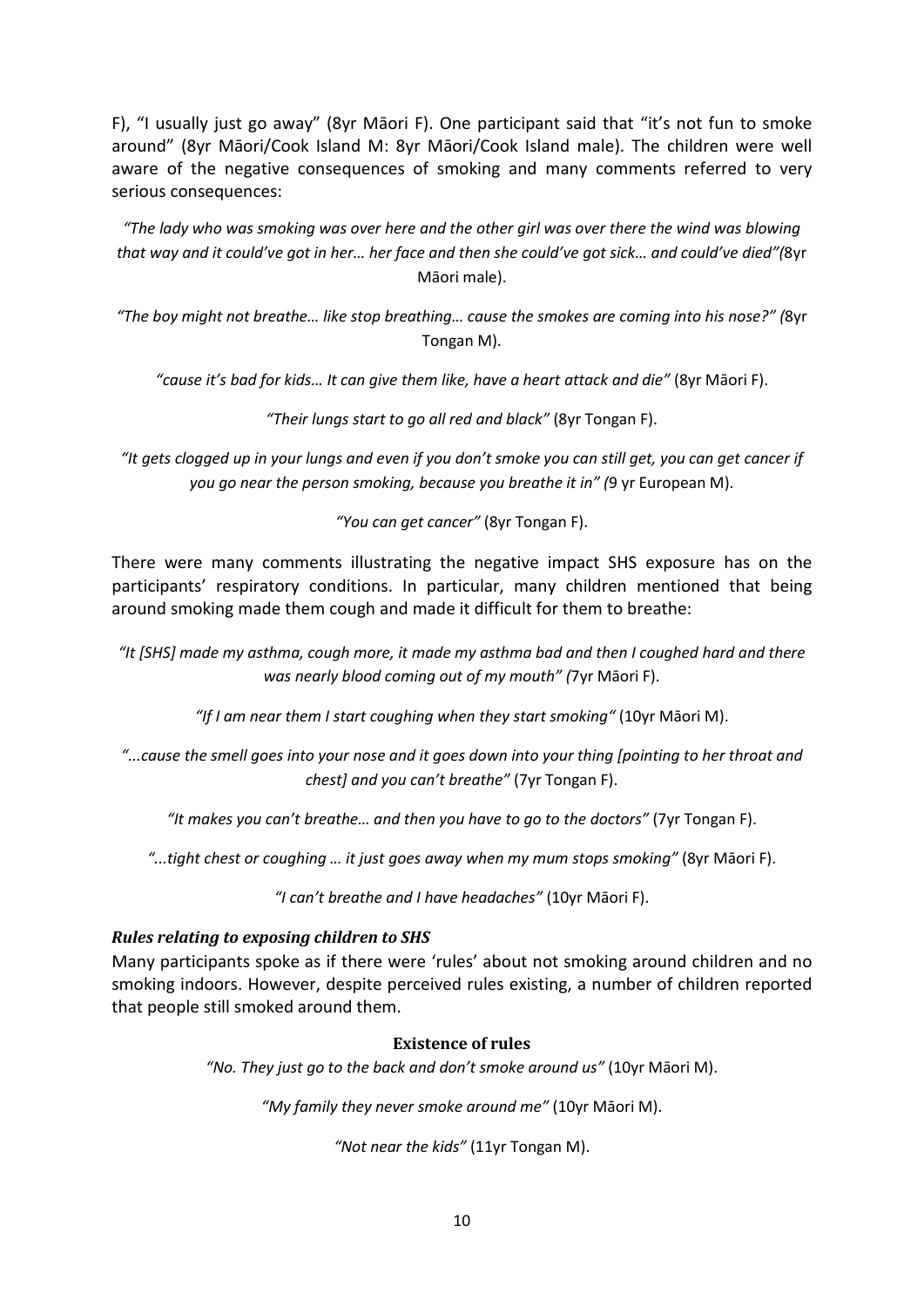*"They go outside and smoke"* (8yr Māori F).

*"No smoking inside, just that. And no drinking"* (8yr Samoan M)

#### **Lack of rules**

*"He [dad] smokes inside"* (9yr Tongan M).

*"In my room dad smokes and my nanna smokes and my aunty and my uncle smokes"* (9yr Māori M).

Children also perceived that there were rules to restrict SHS exposure to others, such as "you're not allowed smoke in the car where babies are" (11yr Tongan M), "you can't smoke at the bus stop" (8yr Māori/Cook Island M) and "no smoking in front of kids" (7yr Tongan F). The children expressed surprise that the male actor smoked in front of children and seemed to not care.

#### **Smoking in cars**

*"You can't smoke in the car"* (8yr Māori/Cook Island M).

*"He was smoking and there was a child in the car"* (10yr Māori F).

*"You're not allowed smoke in the car where babies are in there"* (11yr Tongan M).

*"He was smoking in the car when there was a kid in there and he didn't even care"* (8yr Māori F).

#### **Smoking in front of Children**

*"No smoking in front of kids"* (7yr Tongan F).

*"He was smoking around a kid and he didn't care, he just kept on smoking"* (8yr Māori F).

*"That man is not allowed to smoke in front of him [the child]"* (7yr Tongan F).

#### <span id="page-10-0"></span>**Adult smoking**

The children had negative feelings towards adults smoking. They thought "I think that it's bad to smoke" (7yr Tongan F), and that "no one should smoke!" (10yr Māori F).

*"Like it is not right to smoke and I don't like it"* (8yr Māori F).

The children were aware that "it [smoking] is dangerous" (6yr Samoan/ Tongan F), "it can damage your body" (8yr Māori F) and that people are "going to die [from smoking]" (10yr Māori F). There was knowledge of the harmful effects of smoking, that "you can get cancer… and then you'll die" (8yr Māori F), that "it gives you brain damage and rotten teeth" (9yr Tongan M), and "it gives you wrinkles" (7yr Māori F). One child stated that "when you're smoking and you're pregnant it damages the baby" (11yr Tongan M).

*"If you smoke too much you'll have to go to the hospital and get your body fixed"* (7yr Māori F).

Many children had fears for people around them who smoked. They were worried that "they [parents] might die because of the smoke" (11yr Tongan M).

*"They might get cancer and die and we'll feel sorry"* (9yr Tongan F)*..."and we won't have parents to look after us"* (8yr Tongan F).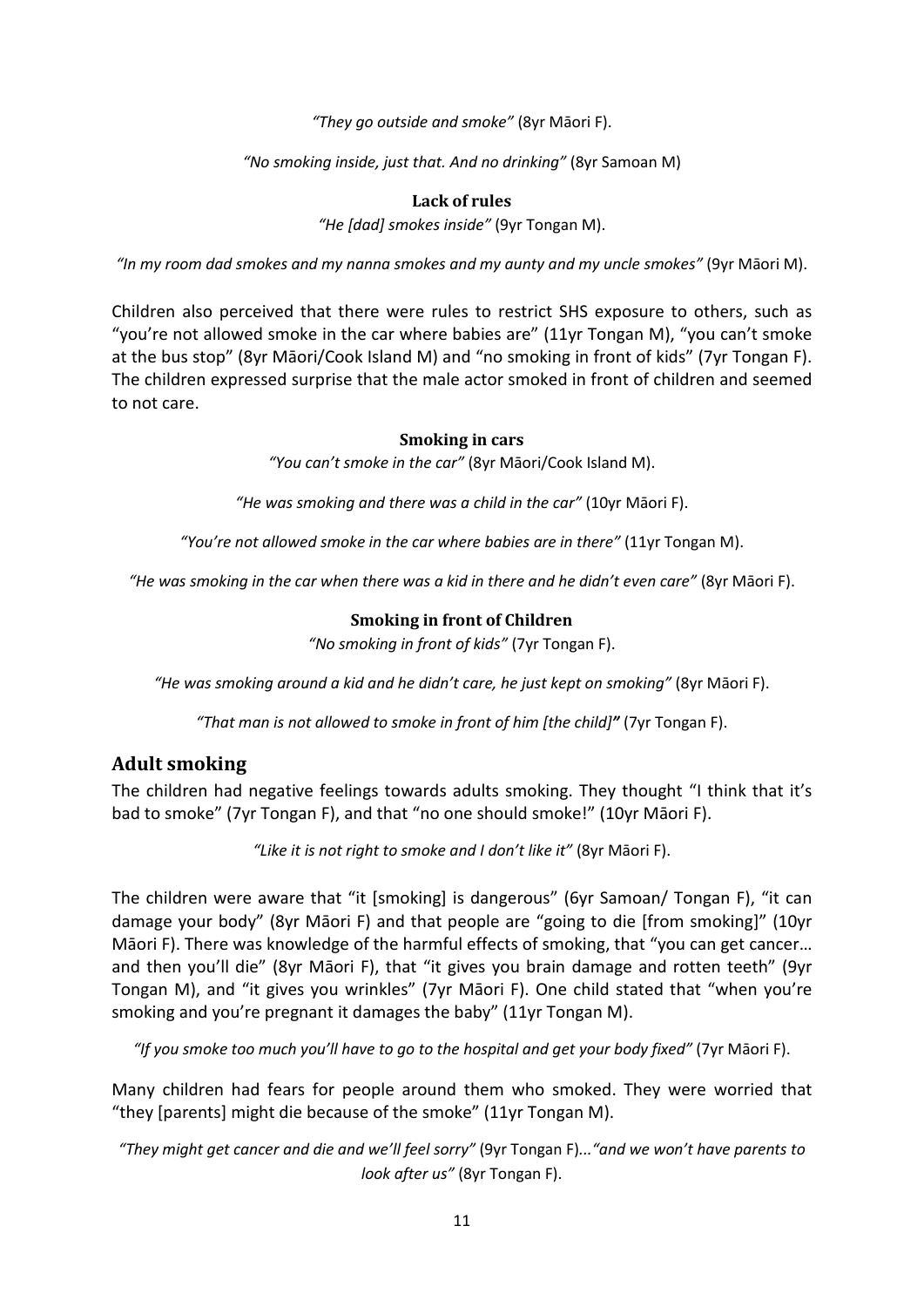#### <span id="page-11-0"></span>*Adult cessation*

Many children had experience with people around them quitting, including their mother (10yr Māori F, 7yr Māori F, 9yr Māori M, 8yr Tongan M), father (9yr Māori M), grandparents (8yr Māori F), and aunties (8yr Māori/Cook Island M, 10yr Māori F, 8yr Samoan M).

*"Yup my mum has tried to give up smoking and she has. So it's really changed my life. So it's changed everyone's and we're trying get [other child] back"* (6yr Māori F).

*"My mum smoked all the time, [but] no more now, she stopped"* (9yr Māori M).

The children felt "happy" (11yr Tongan M, 8yr Tongan F, 9yr European M, 8yr Māori F), "good" (9yr Tongan M) and "well" (10yr Māori F) when someone managed to quit smoking. Someone quitting made them "feel really good inside" (8yr Māori F).

*"This time they [mum and dad] have stopped [smoking]. So I gave them a hi five. I felt very happy and very proud of them"* (6yr Māori F).

The most common reason the children perceived for people quitting smoking was concern for children (9yr European M, 7yr Māori F, 8yr Tongan F), "because [people] doesn't want them [children] to get sick" (7yr Māori F). Other reasons included money, TV ads and workplace policies.

*"She just tells my mum to stop smoking because I got asthma and she doesn't want me to go hospital lots because my mum works at a school and she gets lots of money from the school"(*7yr Māori F).

*"They heard the news, they were watching it, it said if you smoke then you won't breathe and then they gave up"* (7yr Tongan F).

*"… My mum that works here and she doesn't smokes and my nan she works here and you're not allowed to smoke"* (8yr Māori M).

A number of children had not experienced anyone quitting smoking. Some children appeared to be aware of how difficult it is to quit smoking.

*"She [mother] won't stop, she'll keep going … they [people at marae] all like smoking"* (9yr Māori F).

*"I don't know, but she said she will stop smoking but she won't"* (9yr Māori M).

*"When you have a smoke, it might make you want to have more and you can't really get out"* (10yr Māori F).

*"Smoking is hard to stop"* (10yr Māori M).

*"Daddy stopped smoking for a little while but he started again and mum did too. But she can't help it"* (10yr Māori F).

#### <span id="page-11-1"></span>*Support for adult cessation*

Some of the children mentioned family, such as a mother (9yr Māori M, 10yr Māori M), dad (7yr Māori F) or aunties (8yr Niuean F), supporting with quitting, and three children mentioned influence from medical people.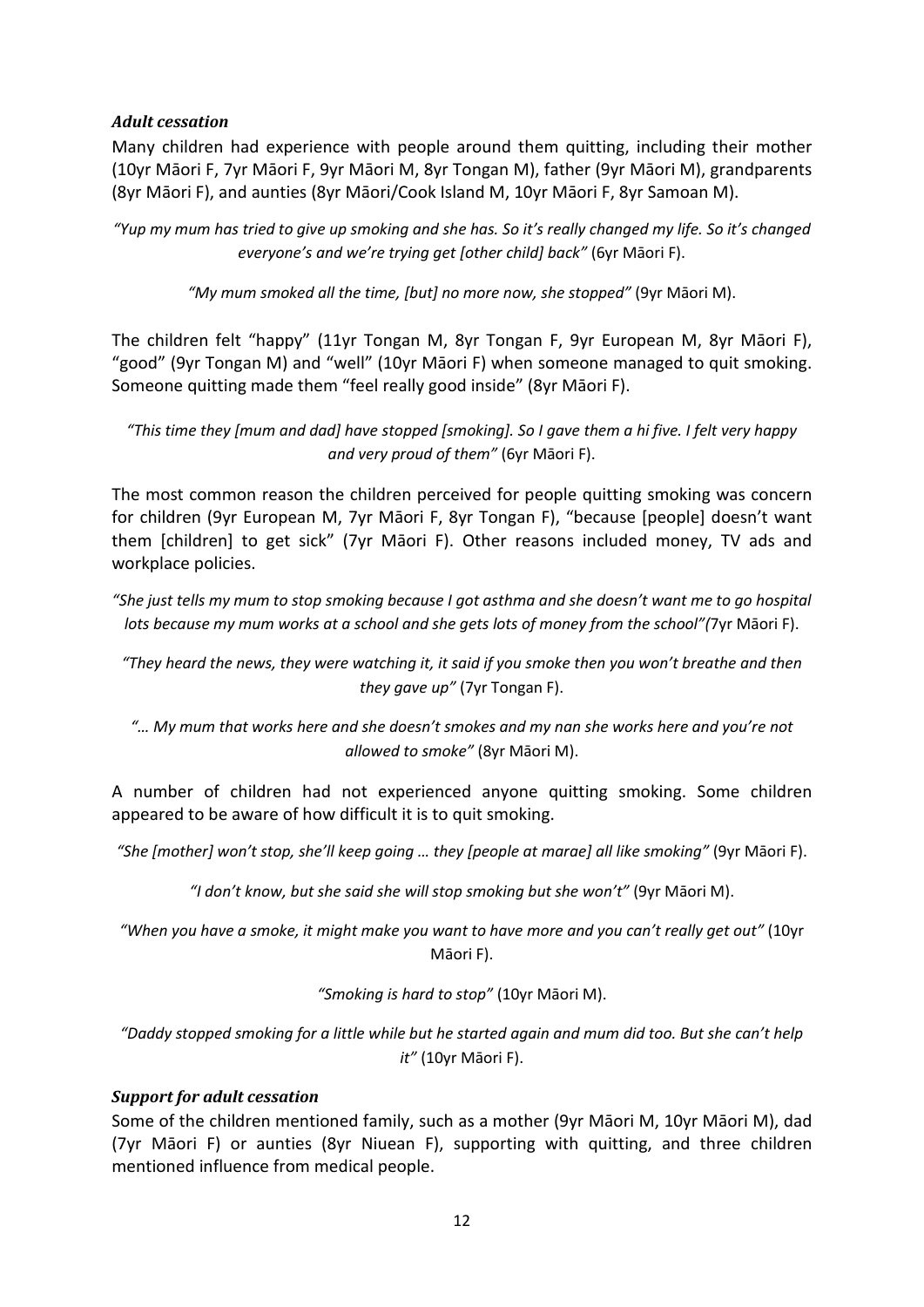*"He smokes a lot and he never stop smoking. But when the nurse said to him to stop smoking, he does from now"* (6yr Samoan/ Tongan F).

*"He took these tablets to stop him smoking... tablets from the doctors"* (11yr Tongan M).

*"The doctor gave these patches so she puts them on"* (8yr Māori F).

Some children felt that there was no one available to help people quit smoking (8yr Samoan M, 8yr Tongan M).

#### <span id="page-12-0"></span>*Ideas to increase adult smoking cessation*

A lot of the children suggested "talking to them [smokers]" (11yr Tongan M) so that they would quit smoking. This included the children telling the smoker about the fear they held for the smoker or playing on the concerns of SHS harms that the smoker has relating to the children. Children also suggested hiding the tobacco and showing smokefree pamphlets, or, putting up signs or stickers.

#### **Talking to smokers**

*"I told my nan to stop smoking so she could have more money and she brought two poodles with her money after, 2 black ones"* (10yr Māori F).

*"Well my mum said she'll stop smoking and I said. Cause she wants. Every day she won't stop smoking* [RA: okay….so what can you do so they can stop smoking?] *look on Google* [RA: and what will you look on Google for?] *a plan to help stop smoking"* (9yr Māori M).

*"Just tell them to stop"* (8yr Māori/Cook Island M).

*"Sometimes I would tell mum to chuck her smokes in the bin or I'd tell her to stop"* (10yr Māori F).

*"I say, 'stop smoking granny'"* (9yr Māori F).

#### **Tell the smoker of the children's fear for the smoker**

*"I say, mum you need to stop smoking, before you end up in hospital"* (10yr Māori F).

*"I'll say stop smoking. Quit it if you don't want to die"* (10yr Māori M).

*"Talk to them and say please can you stop smoking … just to stop smoking because they might die"* (9yr Tongan M).

#### **Playing on smokers concerns for the children**

*"I asked my mum to stop smoking, mum can you stop smoking, you give me asthma"* (9yr Māori M).

*"Act like I'm sick"* (10yr Māori F).

*"Act like I'm dead or something"* (10yr Māori M).

#### **Hiding tobacco**

*"Hide all the smokes away"* (8yr Māori F).

*"When he's sleeping go chuck his smokes in the rubbish"* (11yr Tongan M).

*"I tried hiding the smokes"* (10yr Māori F).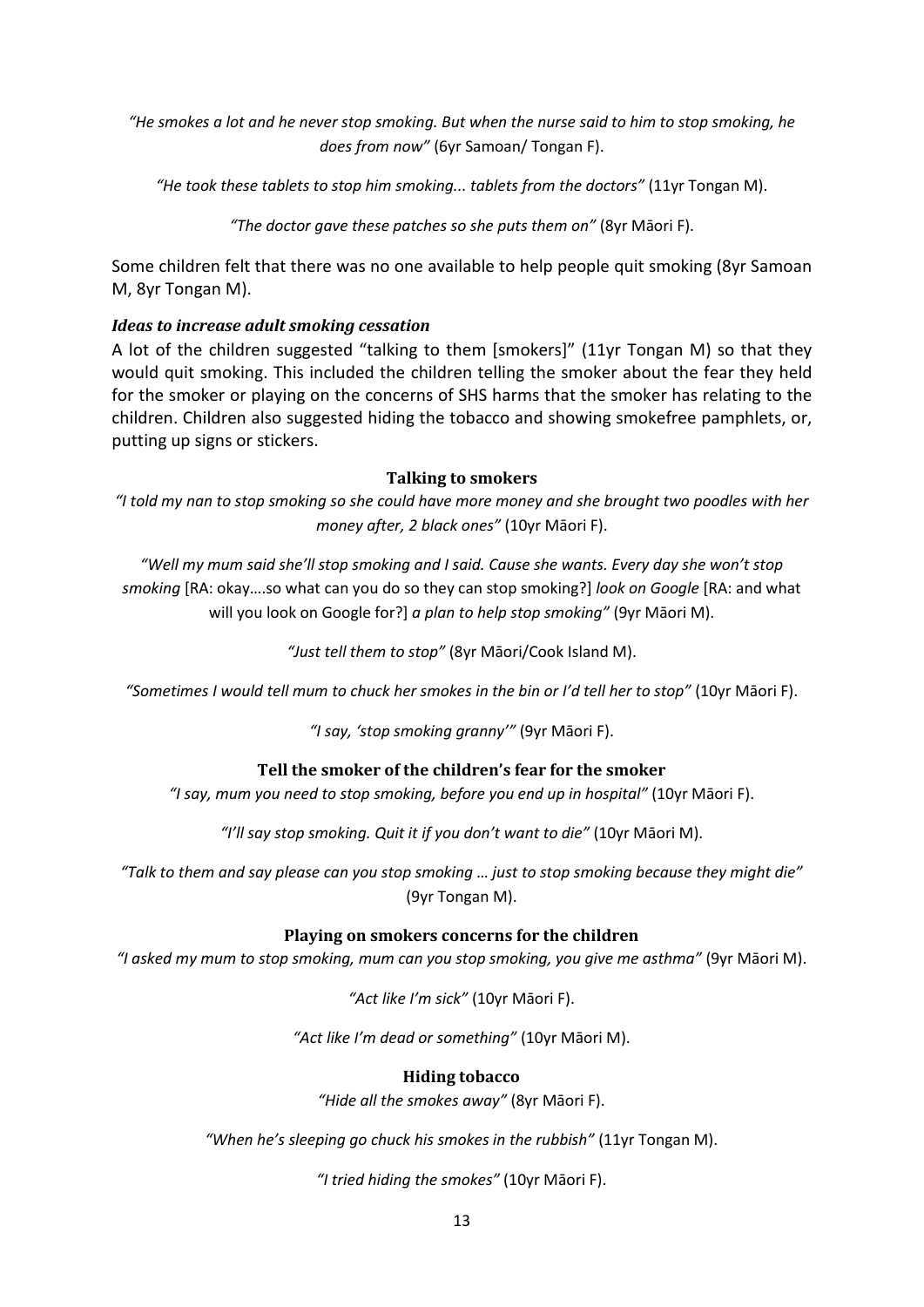*"Last time when I saw my aunties pick her cigarettes, I was like should I pick them up and put them in the bin, and I was like oh nah she might give me a growling"* (10yr Māori M).

#### **Other suggestions**

*"...showed my mum this pamphlet of the lungs, clean lungs when you start smoking and then it had this yuck gung stuff"* (10yr Māori M).

*"Put a sign of no smoking in our house"* (8yr Tongan M).

*"You can put up a sticker that says no smoking"* (7yr Tongan F).

#### <span id="page-13-0"></span>**Other**

#### <span id="page-13-1"></span>*Policy*

A number of the children made comments relating to policy. There were suggestions to write a letter to John Key (10yr Māori F) asking him why he won't ban smoking (10yr Māori M).

*"You stop smoking that'll be good, for your family. You won't stop smoking, tough luck"* (9yr Māori M).

#### <span id="page-13-2"></span>*Smoking, drinking, injury and violence*

Even though there was no alcohol shown in any of the video clips, there were a number of associations of smoking with drinking of alcohol, getting drunk, getting injured and fighting:

*"Looks like they're gonna drink and they might fight"* (8yr Tongan M).

*"When my family is having a party at my uncles house, they will stay outside and drink and smoke while the kids are asleep but if they're playing poker they will come inside and they won't drink and smoke"* (8yr Samoan M).

*"When people get drunk they smoke"* (8yr Tongan F).

*"When you smoke and when you drink, you get drunk and you get a smoke...there's a mail box and you might hit your head on it"* (7yr Tongan F).

## <span id="page-13-3"></span>**DISCUSSION**

This is the first NZ research that has investigated children's perceptions of smoking. The tobacco control messages of the harms associated with smoking has clearly gotten through to these children. They were negative towards smoking and well aware of the dangers of smoking, exposure to SHS, and the difficulty with quitting smoking. The children had very negative feelings, such as fear and anger, towards smoking and SHS exposure and they expressed pride and happiness when someone quit smoking.

International studies have also found that children thought smokers should try to quit, that there should be smoking bans [\(Feinson, Glutting, Chang, et al., 2004\)](#page-15-7) and there is a need for reduction in SHS exposure [\(Martin, Beebe, Lopez, et al., 2010\)](#page-16-9). However, this paper adds to previous research by identifying that the children were aware of 'wrong' smoking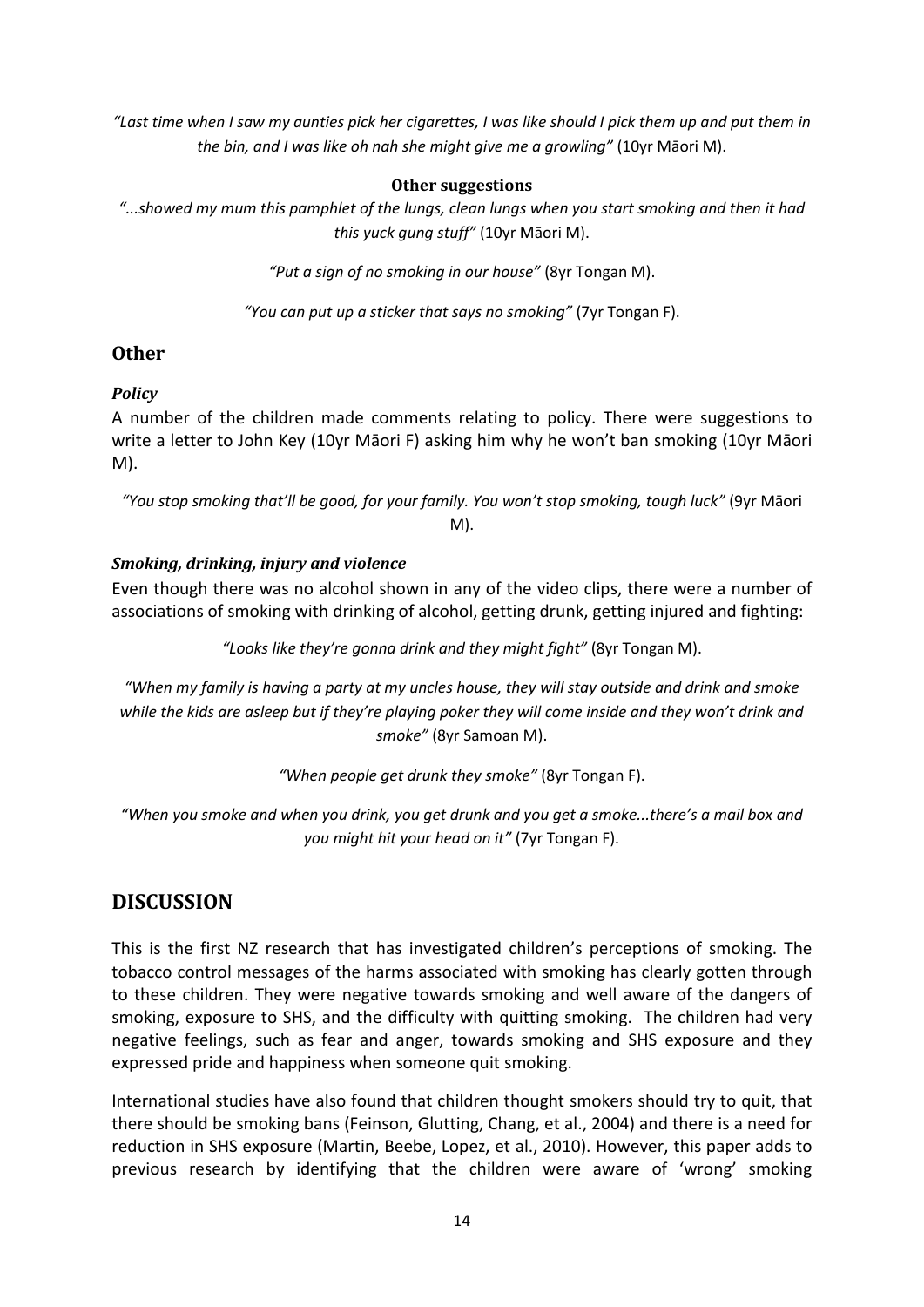behaviour, i.e. smoking in cars or public places where children are present. Some children specifically stated that smoking should be banned. This suggests that this group of children are supportive of policy measures restricting smoking in certain areas. Some of the children knew that SHS made their asthma worse sometimes resulting in their needing medical attention, even hospitalisation. Another NZ research study with older pre-adolescents (aged 10-13) found that parents could be underestimating their children's exposure to SHS [\(Glover, Hadwen, Chelimo, Scragg, et al., 2012\)](#page-16-18). There was a consistent mismatch between parental reports of smokefree home and car status and their children's reports of exposure to SHS in the home or in a vehicle by about 30% (Glover et al., 2012).

The results will be helpful for tobacco control programmes. The children's views could help inform the composition of smokefree messages for Māori and Pacific Island parents of children especially those with respiratory illness. Messages that the community and mass media give to parents will have more weight and salience if they are consistent with the concerns voiced by their children.

Quitting for children is a prevalent and powerful motivation for parents. To reach smokefree 2025 we need nearly every smoker to attempt to quit once a year from now on. Some of the children thought they could ask their parents to quit smoking, but this could put some children at risk of an abusive response from the adult. The children were also tempted to throw out parents' smokes but again this could increase risk of abuse. Further, as smoking prevalence drops, smoking may become more concentrated among co-morbid groups, that is, groups with high prevalence of mental illness, drug and alcohol abuse, violence in the home or criminality and children in these homes are among the most vulnerable. Health providers and tobacco control providers need to be careful of encouraging 'pester power' and need to consider how to enable children to act on their fears for smokers in their life without putting themselves at risk. It could be safer for TV campaigns to be the voice of the children, for example, saying: "Your child is too afraid to tell you this themselves..." More hard hitting campaigns with kids crying at the loss of a parent have been contributed to the successful decline of alcohol and speed related road crashes [\(New Zealand Transport](#page-16-19)  [Agency, 2009\)](#page-16-19).

Children could be safely resourced to support their parents to quit. For example, children could be provided with, smokefree home or car stickers, pamphlets or websites on how to support their family members to stop smoking. In recognition of children's desire to reward parental and whānau quitting, they could be guided in how to reward quitting e.g. how to make a card or reward coupon, or savings jar. Smokefree messages could also be delivered by children to their parents in the form of performance, such as theatre and other Māori and Pacific cultural performing arts. Further work is warranted to identify, develop and test messages and vehicles for messages that could be used by Māori and Pacific children.

## <span id="page-14-0"></span>**Limitation and strengths**

A limitation of this study is the non-generalizability due to a small specific sample. However, this is also a strength since this sub-group – Māori and Pacific Island children with respiratory disease – are a particularly vulnerable population that experience disproportionately higher prevalence of immediate harm from SHS. Some of the findings relating to the negative feelings towards and knowledge of harmful effects of smoking may be specific to this population, due to their condition.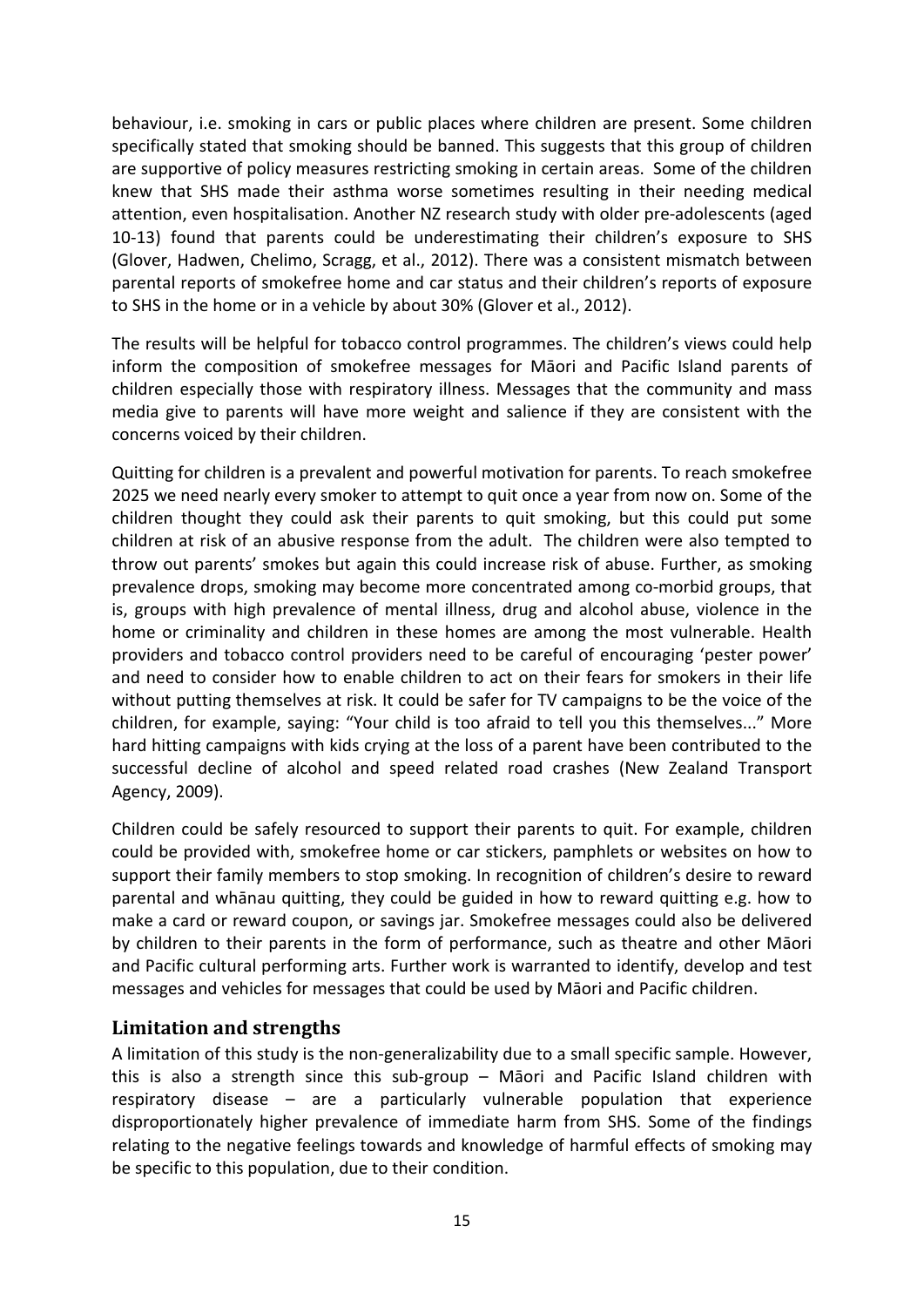## <span id="page-15-0"></span>**CONCLUSION**

Children with respiratory illnesses are doubly motivated to reduce smoking prevalence in NZ: 1) they are directly and immediately harmed by SHS, and 2) they are afraid that their father, mother, nannies, uncles and aunties who smoke will die from smoking. Despite their relatively powerless position in the family to do anything about this, they still want to do something to help the people in their family who smoke to stop. Rather than leaving it to children, health workers and tobacco control could do more to voice children's concerns and provide cessation support to the adults in their lives.

In addition to telling parents about the causal effect of their smoking on their child's illness clinicians could talk to parents about children's fears that the smoking parents will die and deep wish for the parents to stop smoking. Further, clinicians could say that NZ research suggests children are exposed to SHS quite a bit more than parents realise. Even if the home and car are reportedly smokefree it is worth asking parents to check that others respect that and are not smoking around the child, for instance when giving them a lift in a different vehicle.

## <span id="page-15-1"></span>**ACKNOWLEDGEMENTS**

Principal Pat Chamley of Flat Bush Primary School and Tina Voordouw of Rongomai Primary School of South Auckland and the Healthcare Providers who assisted in recruiting participants Te Pora Thompson-Evans from Hapai Te Hauora Tapui Ltd; Lingi Pulesea from West Fono Health Trust; Cheryl Davis from Kokiri Marae Tukotahi Māori Asthma and Julie Dones from the Asthma Society, Whangarei. Actors (Deena, Alex, Karin and Vijay) who portrayed the smoker in each video scene and Sione Faletau for recording and editing the video clips

## <span id="page-15-2"></span>**FUNDING**

This project was funded by The Asthma and Respiratory Foundation of NZ (Inc). Te Taumatua Huangō, Mate Hā o Aotearoa. The Foundation is committed to making a difference for Māori with respiratory conditions.

## <span id="page-15-3"></span>**REFERENCES**

- <span id="page-15-5"></span>Craig, E., Jackson, C., & Han, D. Y. (2007). *NZCYES Steering Committee. Monitoring the Health of New Zealand Children and Young People: Indicator Handbook*. Auckland: Paediatric Society of New Zealand, New Zealand Child and Youth Epidemiology Service.
- <span id="page-15-6"></span>Ellison-Loschmann, L., Pattemore, P. K., Asher, M. I., Clayton, T. O., Crane, J., Ellwood, P., et al. (2009). Ethnic differences in time trends in asthma prevalence in New Zealand: ISAAC Phases I and III. *The International Journal of Tuberculosis and Lung Disease, 13*, 775-782.
- <span id="page-15-7"></span>Feinson, J., Glutting, J. J., Chang, C. D., & Chidekel, A. (2004). Knowledge and attitudes about smoking among children with lung and allergic disorders and their parents. *Pediatric Asthma, Allergy and Immunology, 17*(4), 251-261.
- <span id="page-15-4"></span>Gergen, P. J., Fowler, J. A., Maurer, K. R., Davis, W. W., & Overpeck, M. D. (1998). The burden of environmental tobacco smoke exposure on the respiratory health of children 2 months through 5 years of age in the United States: Third National Health and Nutrition Examination Survey, 1988 to 1994. *Pediatrics, 101*(2).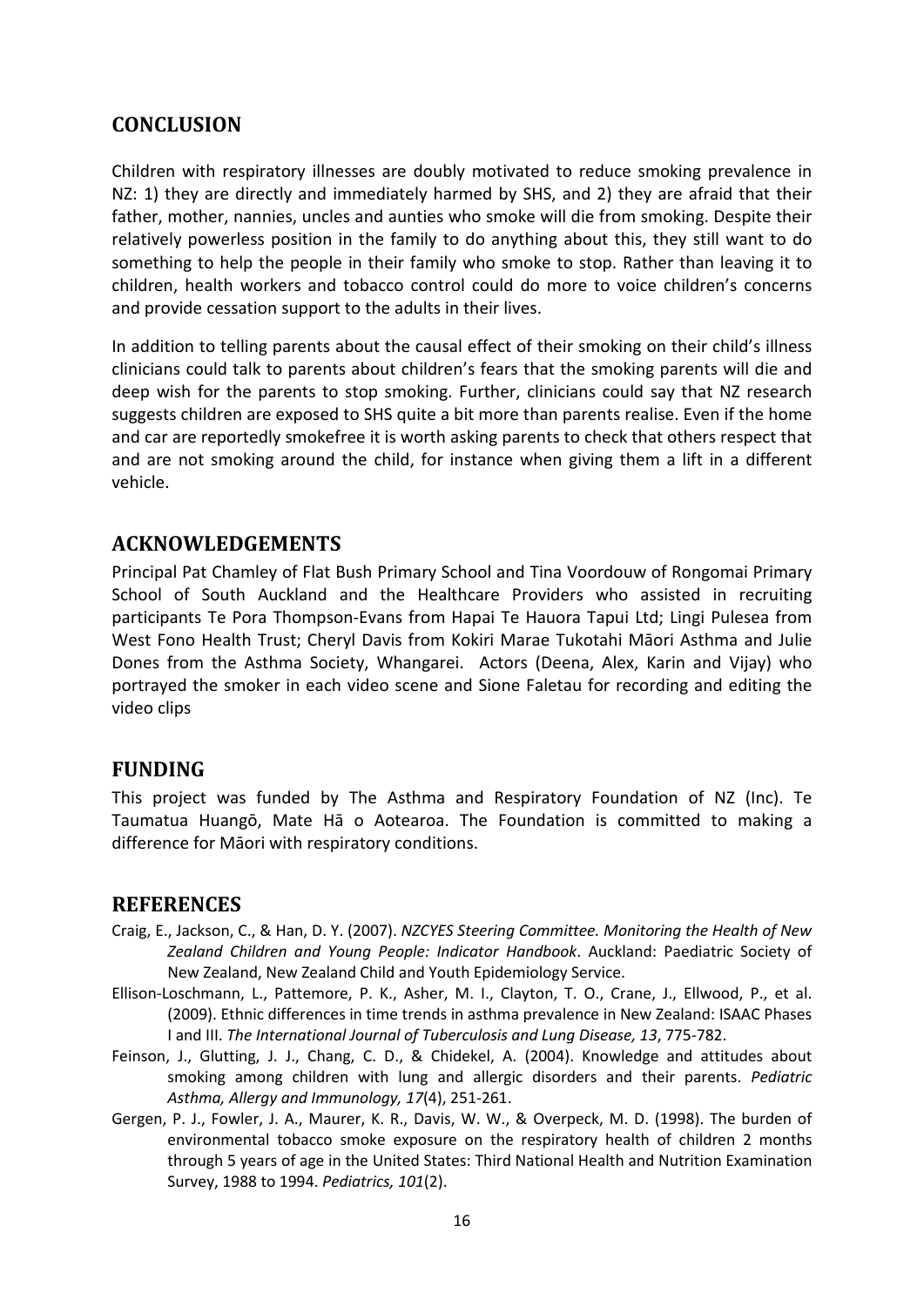- <span id="page-16-18"></span>Glover, M., Hadwen, G., Chelimo, C., Scragg, R., Bullen, C., Gentles, D., et al. (2012). Parent versus child reporting of tobacco smoke exposure at home and in the car. *Submitted*.
- <span id="page-16-13"></span>Glover, M., Nosa, V., Watson, D., Paynter, J., Le Grice, J., & Stephen, J. (2010). *WhyKwit: Why & how kiwis stop smoking - Results and recommendations report*. Auckland: University of Auckland, School of Population Health, Centre for Tobacco Control Research.
- <span id="page-16-14"></span>Glover, M., Paynter, J., Wong, G., Scragg, R., Nosa, V., & Freeman, B. (2006). Parental attitudes towards the uptake of smoking by children. *Health Promotion Journal of Australia, 17*(2), 128-133.
- <span id="page-16-1"></span>Goodwin, R. D., & Cowles, R. A. (2008). Household smoking and childhood asthma in the United States: A state-level analysis. *Journal of Asthma, 45*(7), 607-610. doi: 10.1080/02770900802126982
- <span id="page-16-8"></span>Halterman, J. S., Yoos, H. L., Conn, K. M., Callahan, P. M., Montes, G., Neely, T. L., et al. (2004). The impact of childhood asthma on parental quality of life. *Journal of Asthma, 41*(6), 645-653. doi: 10.1081/jas-200026410
- <span id="page-16-0"></span>Jaakkola, J. J. K., & Jaakola, M. S. (2002). Effects of environmental tobacco smoke on the respiratory health of children. *Scandinavian Journal of Work, Environment and Health, 28*(SUPPL. 2), 71- 83.
- <span id="page-16-2"></span>Mannino, D. M., Homa, D. M., & Redd, S. C. (2002). Involuntary smoking and asthma severity in children: Data from the Third National Health and Nutrition Examination Survey. *Chest, 122*(2), 409-415.
- <span id="page-16-16"></span>Māori Affairs Select Committee. (2010). *Inquiry into the tobacco industry in Aotearoa and the consequences of tobacco use for Māori*. Wellington, NZ: Māori Affairs Committee.
- <span id="page-16-9"></span>Martin, M., Beebe, J., Lopez, L., & Faux, S. (2010). A qualitative exploration of asthma selfmanagement beliefs and practices in Puerto Rican families. *Journal of Health Care for the Poor and Underserved, 21*(2), 464-474.
- <span id="page-16-3"></span>Ministry of Health. (2008). *Ministry of Health. 2008. A Portrait of Health. Key Results of the 2006/07 New Zealand Health Survey*. Wellington: Ministry of Health.
- <span id="page-16-6"></span>Ministry of Health. (2012). *The Health of New Zealand Adults 2011/12: Key findings of the New Zealand Health Survey*. Wellington: Ministry of Health.
- <span id="page-16-10"></span>Mosavel, M. (2009). The feasibility of mothers accepting health advice from their adolescent daughters. *Journal of Health Care for the Poor and Underserved, 20*(1), 42-49.
- <span id="page-16-11"></span>Mosavel, M., & Thomas, T. (2009). Daughter-initiated health advice to mothers: Perceptions of African-American and Latina daughters. *Health Education Research, 24*(5), 799-810.
- <span id="page-16-15"></span>New Zealand Government. (2011). *Government Response to the Report of the Māori Affairs Committee on its Inquiry into the tobacco industry in Aotearoa and the consequences of tobacco use for Māori*. Wellington: New Zealand Government.
- <span id="page-16-19"></span>New Zealand Transport Agency. (2009). New Zealand Transport Agency - our advertising, from <http://www.nzta.govt.nz/about/advertising>
- <span id="page-16-4"></span>Pattemore, P. K., Ellison-Loschmann, L., Asher, M. I., Barry, D. M. J., Clayton, T. O., Crane, J., et al. (2004). Asthma prevalence in European, Maori, and Pacific children in New Zealand: ISAAC study. *Pediatric Pulmonology, 37*(5), 433-442. doi: 10.1002/ppul.10449
- <span id="page-16-7"></span>Paynter, J. (2010). *National Year 10 ASH snapshot survey, 1999-2009: trends in tobacco use by students aged 14-15 years*. Auckland, New Zealand: Ministry of Health, Health Sponsorship Council and Action on Smoking and Health.
- <span id="page-16-17"></span>Punch, S. (2002). Research with Children: The Same or Difference from Research with Adults. *Childhood, 9*(3), 321-341.
- <span id="page-16-12"></span>Rimal, R. N., & Flora, J. A. (1998). Bidirectional familial influences in dietary behavior: Test of a model of campaign influences. *Human Communication Research, 24*(4), 610-637.
- <span id="page-16-5"></span>Robson, B., & Harris, R. (Eds.). (2007). *Hauora: Maori Standards of Health IV. A Study of the Years 2000-2005*. Wellington: Te Popu Rangahau Hauora a eru Pomare.